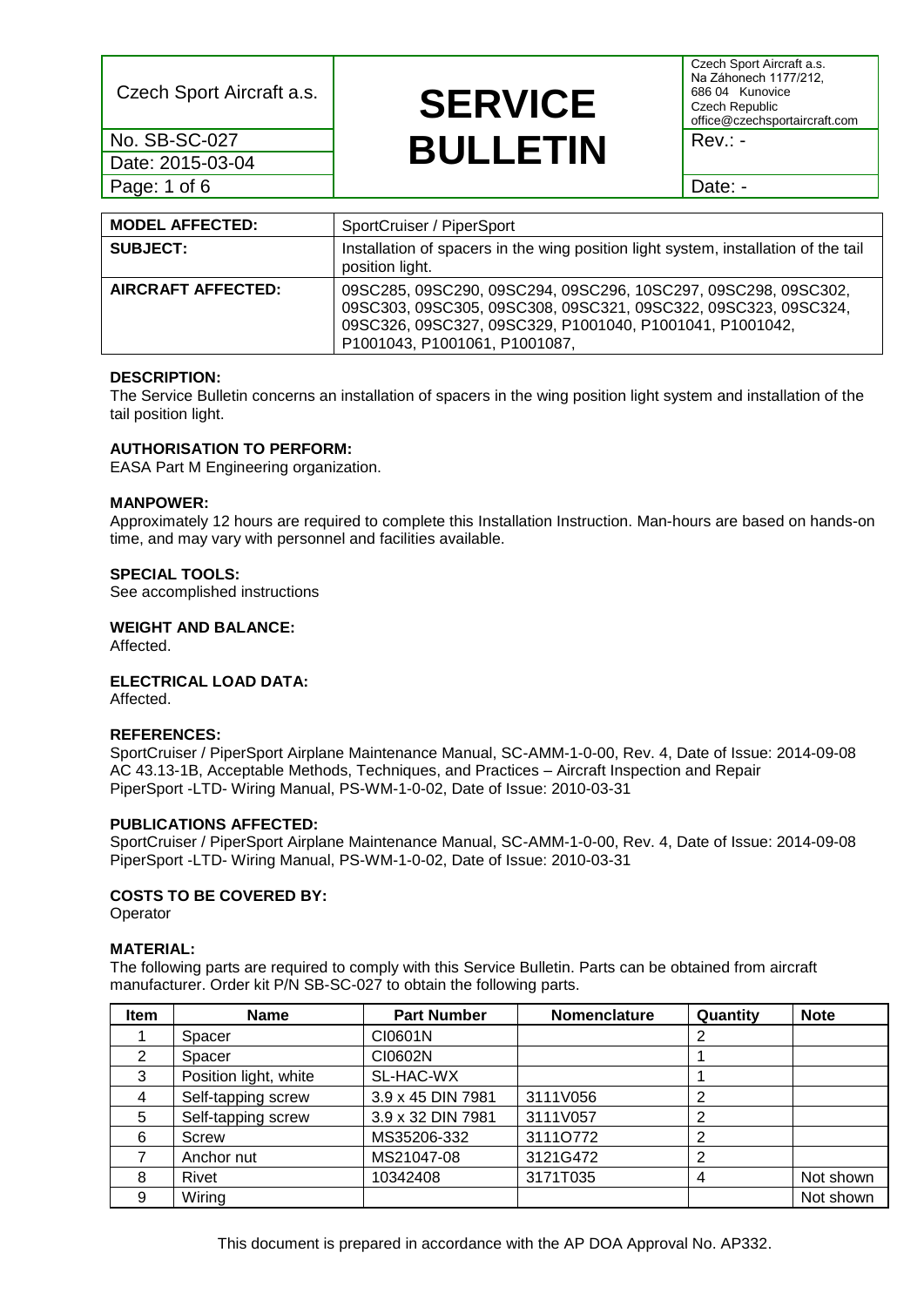Date: 2015-03-04

Czech Sport Aircraft a.s. **SERVICE No. SB-SC-027 BULLETIN** Rev.: -

Czech Sport Aircraft a.s. Na Záhonech 1177/212, 686 04 Kunovice Czech Republic office@czechsportaircraft.com

Page: 2 of 6 Date: -



## **APPROVAL:**

This SB was approved by:

| Title                            | Head of the Design<br>Organisation | Airworthiness<br>Manager |
|----------------------------------|------------------------------------|--------------------------|
| <b>Name</b>                      | Jiří Konečný                       | Marek Kotolan            |
| <b>Hand written</b><br>signature |                                    |                          |

This document is prepared in accordance with the AP DOA Approval No. AP332.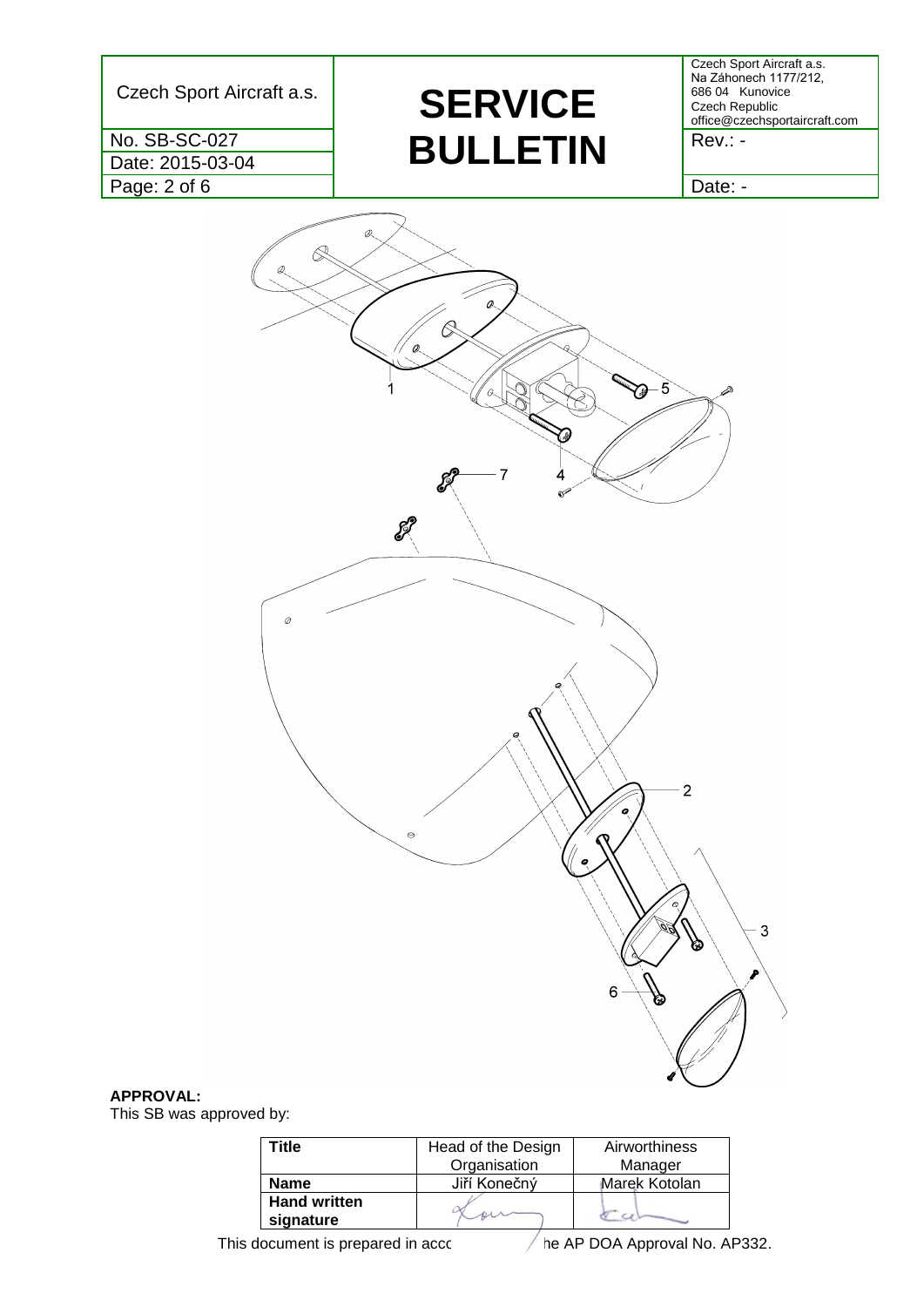Date: 2015-03-04 Page: 3 of 6 and 1 Date: -

# Czech Sport Aircraft a.s. **SERVICE No. SB-SC-027 BULLETIN** Rev.: -

Czech Sport Aircraft a.s. Na Záhonech 1177/212, 686 04 Kunovice Czech Republic office@czechsportaircraft.com

## **ACCOMPLISHMENT INSTRUCTIONS:**

NOTE: All dimensions shown in the figures are in millimeters.

- A. Move the aircraft to a place suitable to perform the work.
- B. Remove engine cowlings, disconnect positive battery terminal (see AMM, Chapter 11).
- C. Remove the position / strobe lights according instructions in the AMM, Chapter 11.3.4.1,
- D. Install spacer between the wing tip and strobe / position light and install the position / strobe lights according instructions in the AMM, Chapter 11.3.5.1; use new self-tapping screws acc. to the figure.



- 1. Position / strobe light housing
- 2. Discharge tube
- 3. Wires
- 4. Cover glass
- 5. Self-tapping screw 3.9 x 45
- 8. Spacer
- 9. Wing tip

## E. Install tail position light:

1. Acquire necessary tools, equipment, and supplies:

| <b>Description</b> | P/N or Spec.    | <b>Supplier</b> | <b>Purpose</b>                                |
|--------------------|-----------------|-----------------|-----------------------------------------------|
| Screwdriver        | Philips No. 2   | Any source      | Rear cover and position<br>light installation |
| Drill bit          | diameter 4.5 mm | Any source      | Screw holes drilling                          |
| Drill bit          | diameter 10 mm  | Any source      | Wiring hole drilling                          |
| Drill bit          | diameter 2.5 mm | Any source      | Rivet holes drilling                          |
| Electric drill     |                 | Any source      | Holes drilling                                |
| Riveting tool      |                 | Any source      | Riveting                                      |

2. Mark the holes for screws and wiring on the rear cover (8) as per figure.

3. Remove the bolts (8) and rear cover (7).

- 4. Drill screw holes (2 x Ø4.5 mm) in the rear cover; drill hole (Ø10 mm) for wiring.
- 5. Place anchor nuts (9) to the rear cover, mark rivet holes.
- 6. Drill rivet holes  $(4 \times \emptyset)2.5$  mm).
- 7. Rivet the anchor nuts (9) and rear cover (7) together.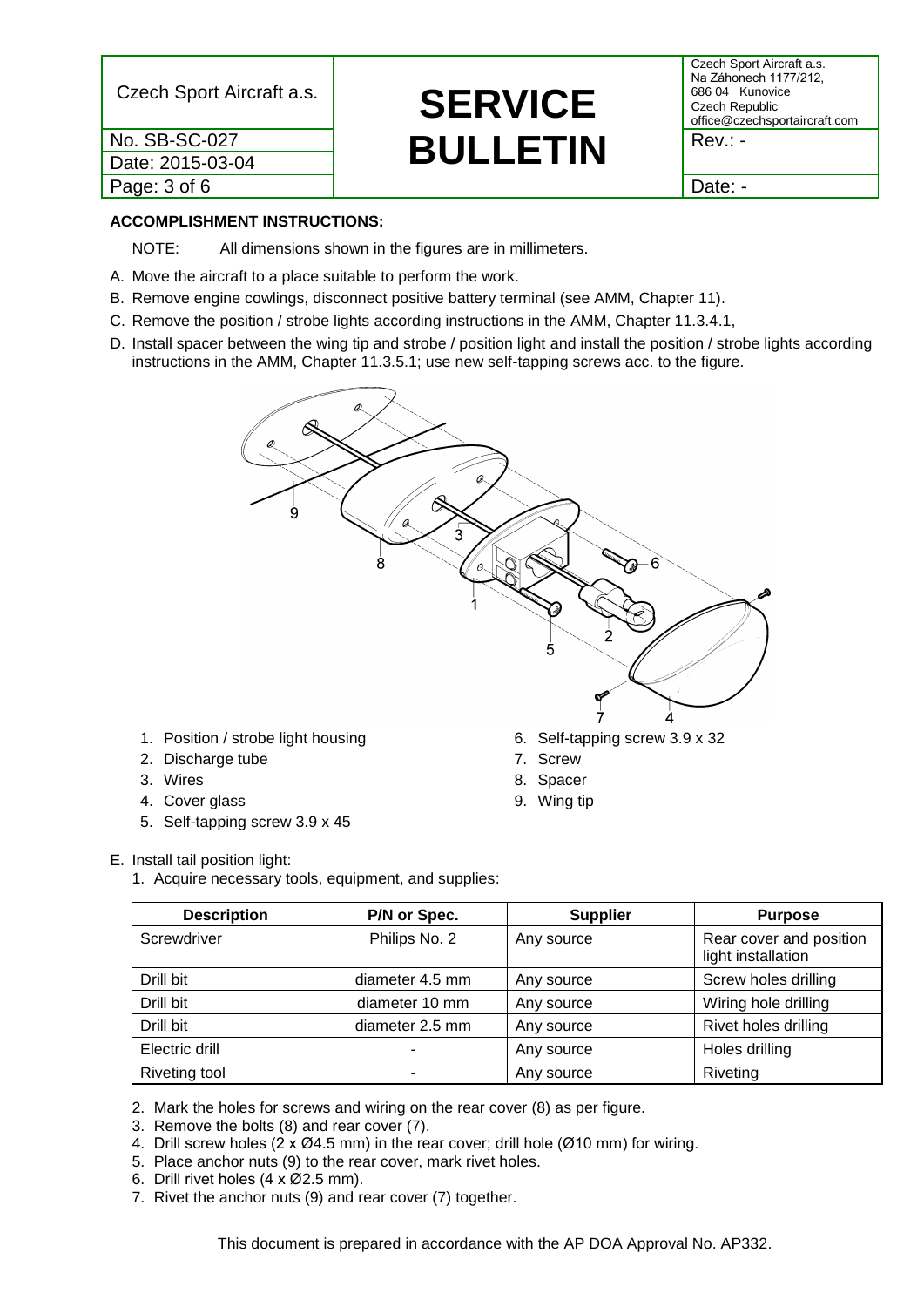

8. Connect the position lights wires (2).

9. Set the position light housing (1) and spacer (6) to the rear cover (7) and fasten it with screws (4). 10.Set the cover glass (3) to the light housing (1) and fasten it with screws (5).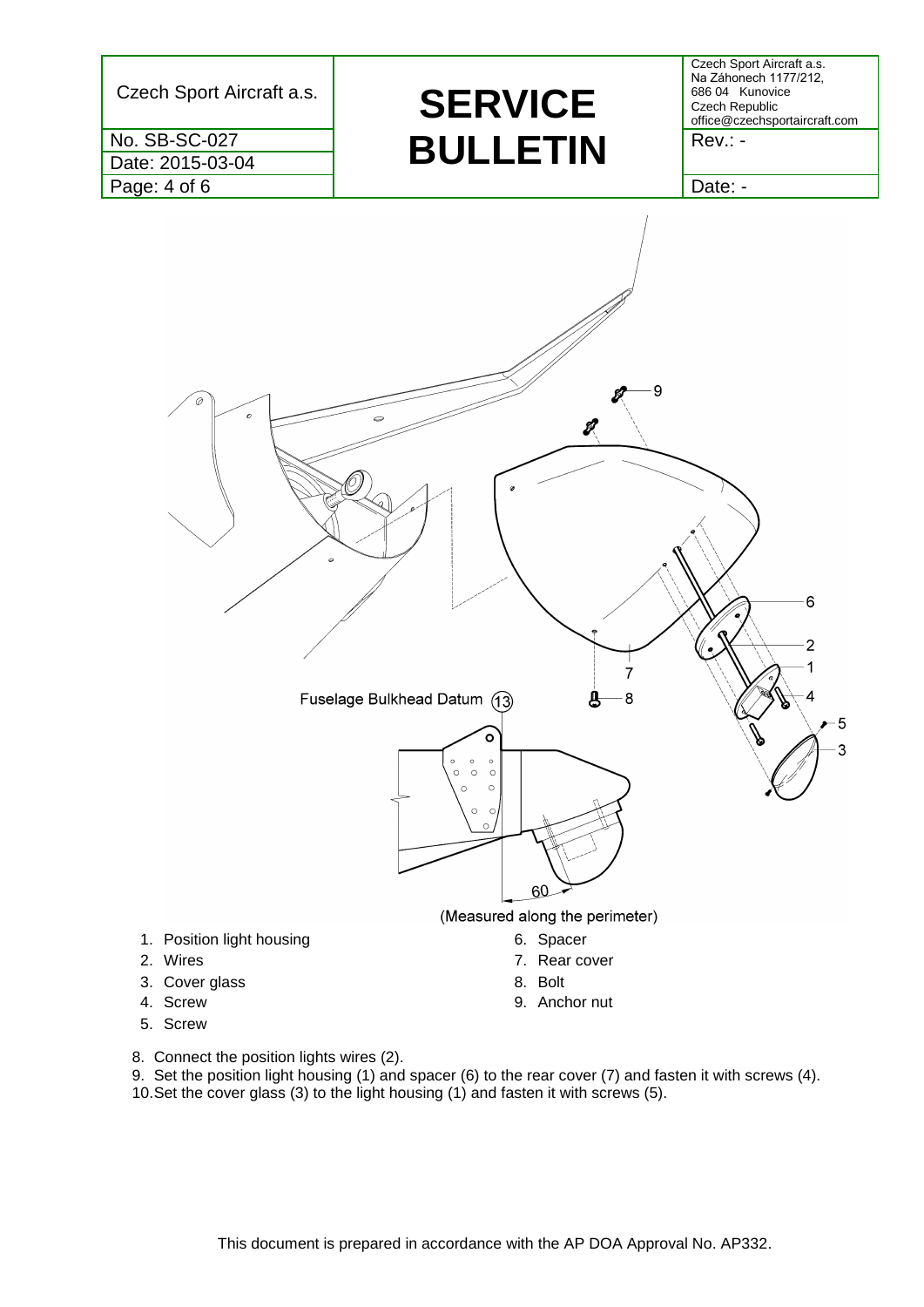| $Rev: -$                | Czech Sport Aircraft a.s. | Czech Sport Aircraft a.s.<br>Na Záhonech 1177/212,<br>686 04 Kunovice<br><b>SERVICE</b><br><b>Czech Republic</b><br>office@czechsportaircraft.com |
|-------------------------|---------------------------|---------------------------------------------------------------------------------------------------------------------------------------------------|
|                         | No. SB-SC-027             | <b>BULLETIN</b>                                                                                                                                   |
| Date: 2015-03-04        |                           |                                                                                                                                                   |
| Page: 5 of 6<br>Date: - |                           |                                                                                                                                                   |

F. Connect the tail position light according to the following wiring diagram, wires appropriate manner secure.